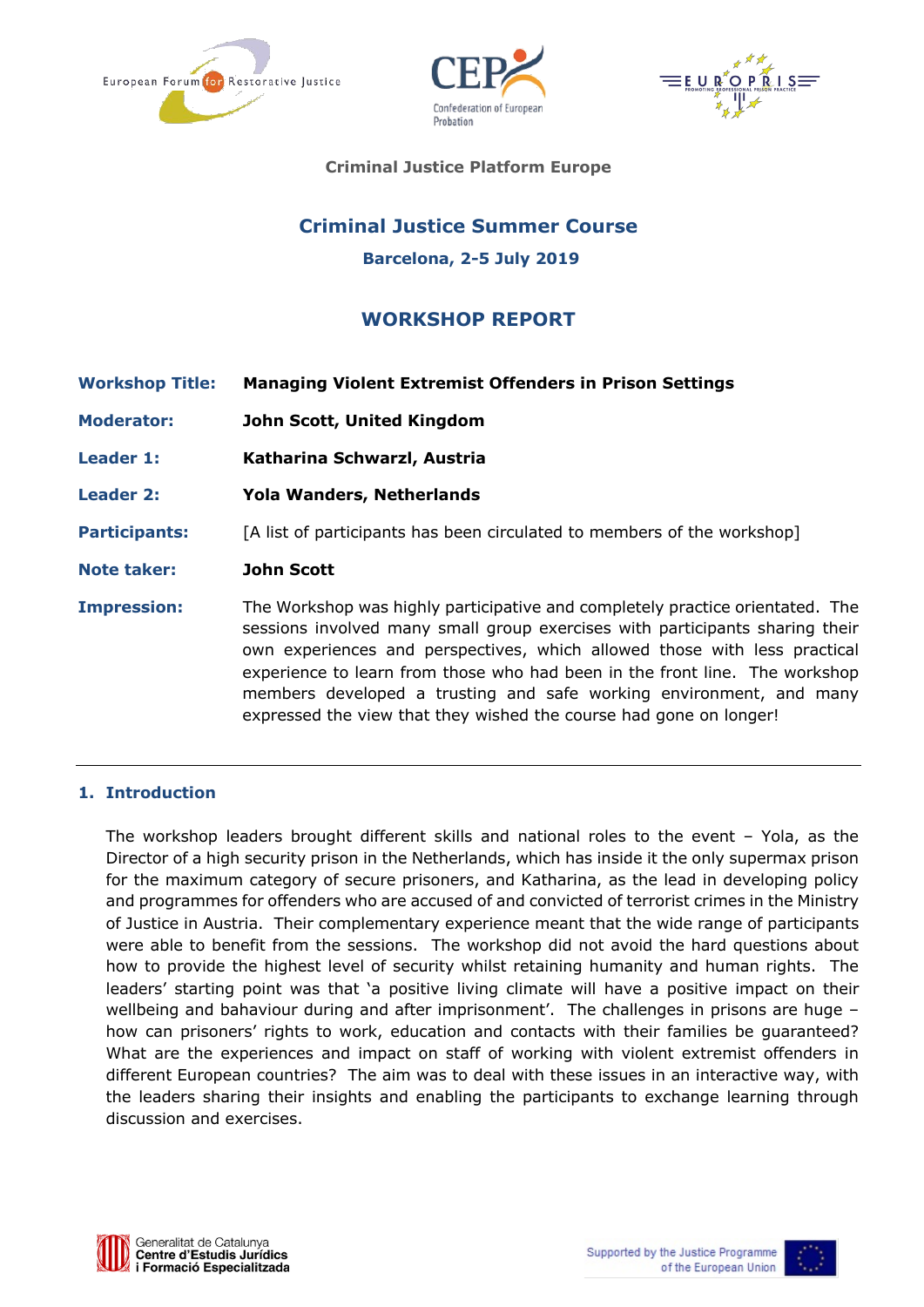# **2. Workshop Methods**

- Ice breaker introduction of partner
- Small groups exercises society expectations governor challenges shaping the living environment
- Presentation Regime of the Terrorist wings in the in High Security Prison, Vught, The Netherlands
- Presentation Treatment Programmes and Activities in Austria
- Film discussion about the issues around radicalisation and violent extremism.
- Case Study discussion
- Pre-release multi-disciplinary case conference
- Review of Workshop

### **3. Summary of Presentations**

- Session 1 Introduction of workshop leaders and each of the participants, their backgrounds, interests and expectations in relation to the workshop
- Session 2 What expectations does society have that prisons should achieve in dealing with Violent Extremist Offenders? What can we realistically achieve as professionals in dealing with VEOs in our different jurisdictions/prisons?
- Session 3 The Challenges of the Prison Governor in detaining VEOs + Case Study
- Session 4 How to shape a living environment in prison that reduces the adverse effects of detention and stimulates a responsible return to society
- Session 5 Input: The Prison System, VEO Treatment Programmes and Activities in Austria
- Session 6 How to prepare for return to society: case study + preparation in roles for case conference role play and debrief discussion.

# **4. Key Learning Points**

- Society dumps VEOs onto prisons and wants to have miracles with no resources information about what is happening and being open with public and media is vital to keep discussions and understanding reality based
- Relationship with police service and the public prosecutor is crucial, although information exchange may well not be two-way for operational reasons – work is always needed on having clear information protocols and a legal framework.
- Subtle discussion about religion requires trusted appointments of imams and advisors because the VEO's identity may not be as securely religious as assumed. It is important to have broad discussions.
- The climate/environment is as vital for a VEO as for any other prisoner. Six factors directly affect the living climate in a prison. These are: the contacts between staff and prisoners, the degree of autonomy, contacts with the outside world, safety, meaningful daytime and physical well-being.
- The conditions (determinants) to create a positive living climate for VEO's in prisons are the premises, the professionalism of the staff and the composition of the prison population.
- Work on new ways of de-radicalising offenders, in or out special wings to prepare the VEO for rehabilitation as a huge majority to return into the community
- Continued importance of communication, trust and sharing between professionals as probation, prison staff and the local government etc.